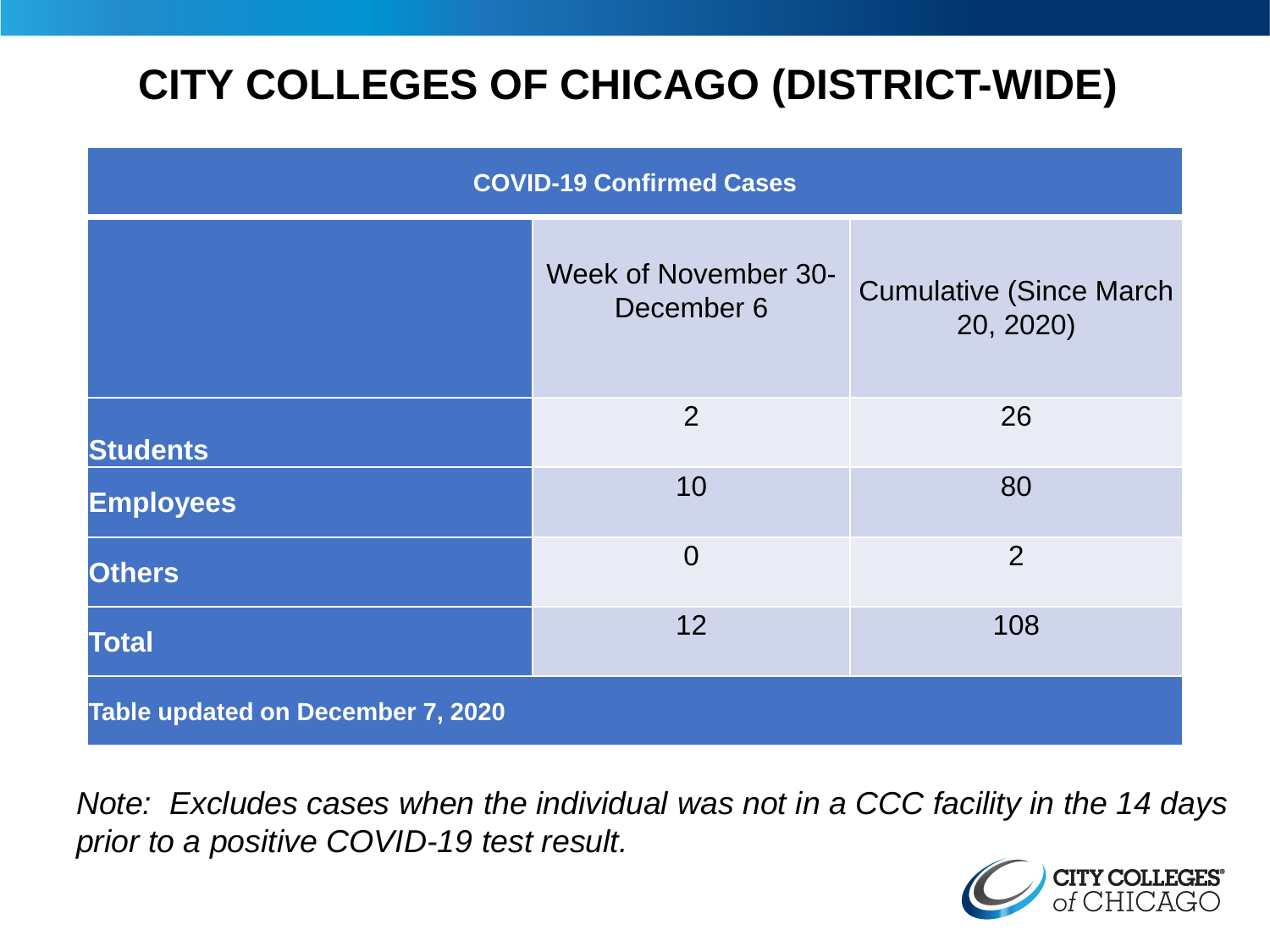## **DALEY COLLEGE**

| <b>COVID-19 Confirmed Cases</b>   |                                     |                                             |
|-----------------------------------|-------------------------------------|---------------------------------------------|
|                                   | Week of November 30 -<br>December 6 | <b>Cumulative (Since March</b><br>20, 2020) |
| <b>Students</b>                   | $\overline{0}$                      | $\overline{0}$                              |
| <b>Employees</b>                  | $\overline{2}$                      | 12                                          |
| <b>Others</b>                     | $\overline{0}$                      | $\overline{0}$                              |
| <b>Total</b>                      | $\overline{2}$                      | 12                                          |
| Table updated on December 7, 2020 |                                     |                                             |

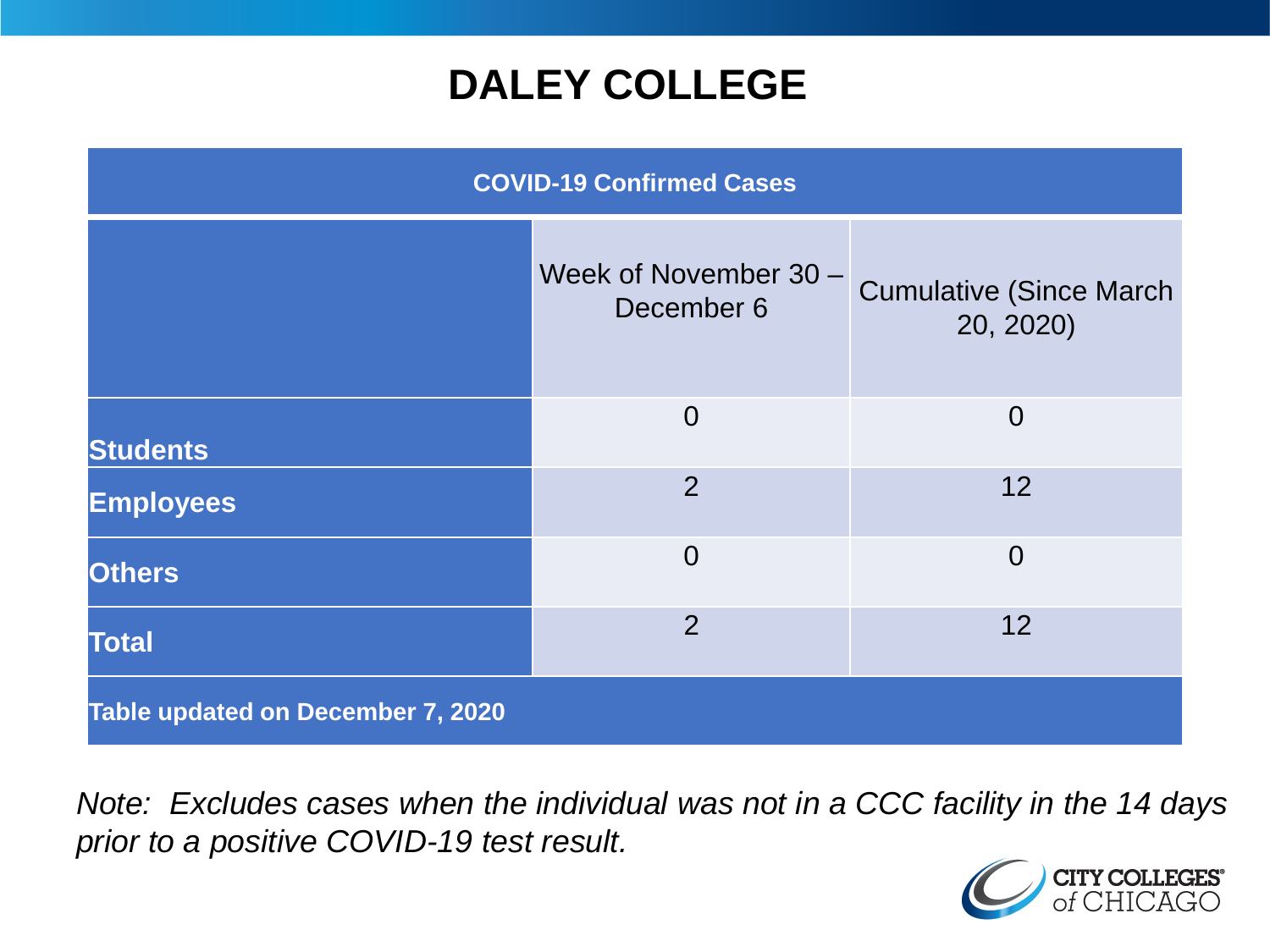## **HAROLD WASHINGTON COLLEGE**

| <b>COVID-19 Confirmed Cases</b>   |                                    |                                              |
|-----------------------------------|------------------------------------|----------------------------------------------|
|                                   | Week of November 30-<br>December 6 | <b>Cumulative (Since March)</b><br>20, 2020) |
| <b>Students</b>                   | $\Omega$                           | 5                                            |
| <b>Employees</b>                  | 1                                  | 8                                            |
| <b>Others</b>                     | $\overline{0}$                     | 1                                            |
| <b>Total</b>                      | 1                                  | 14                                           |
| Table updated on December 7, 2020 |                                    |                                              |

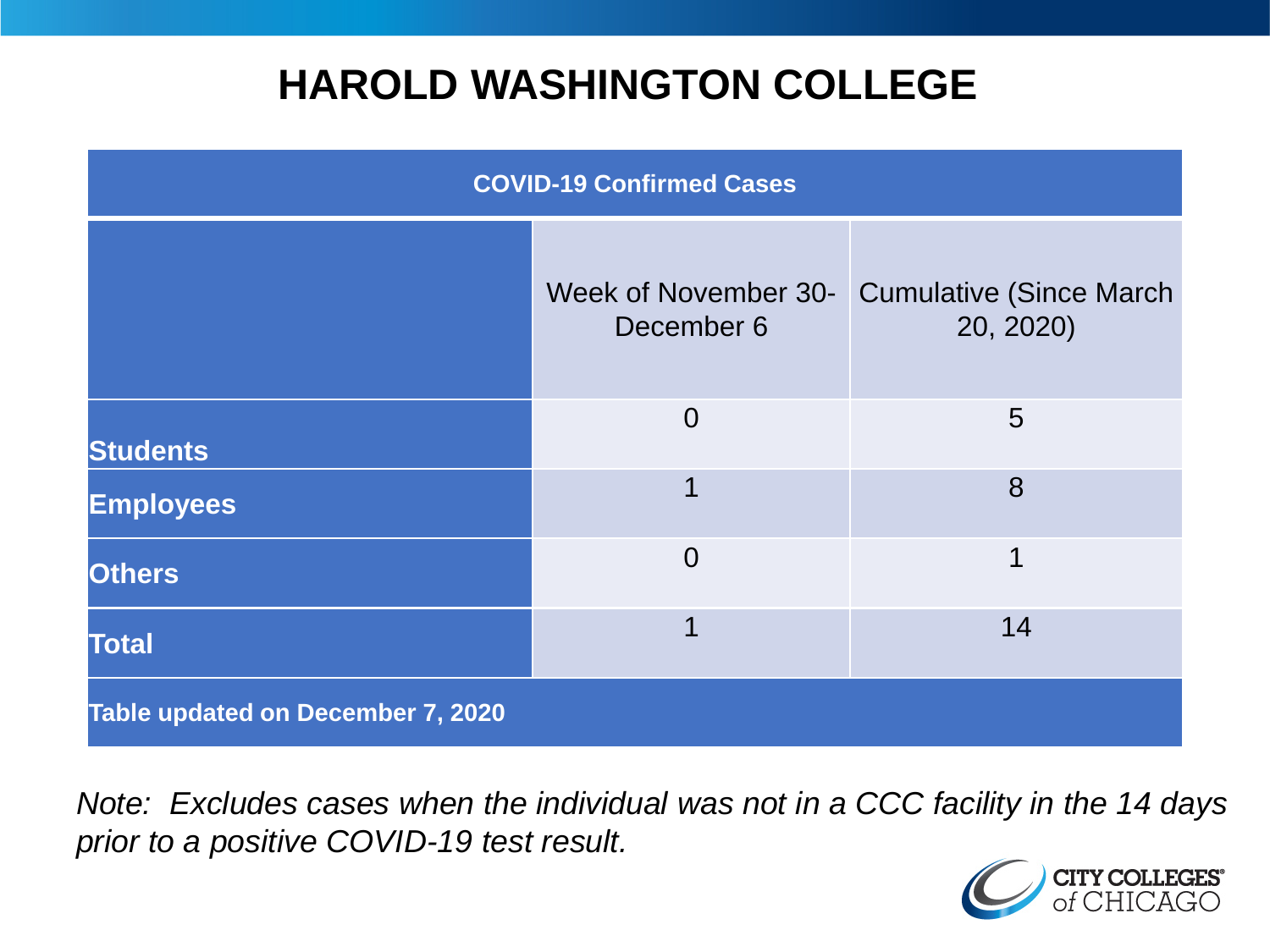## **KENNEDY-KING COLLEGE**

| <b>COVID-19 Confirmed Cases</b>   |                                    |                                              |
|-----------------------------------|------------------------------------|----------------------------------------------|
|                                   | Week of November 30-<br>December 6 | <b>Cumulative (Since March)</b><br>20, 2020) |
| <b>Students</b>                   | $\overline{0}$                     | 5                                            |
| <b>Employees</b>                  | 1                                  | 13                                           |
| <b>Others</b>                     | $\overline{0}$                     | $\overline{0}$                               |
| <b>Total</b>                      | 1                                  | 18                                           |
| Table updated on December 7, 2020 |                                    |                                              |

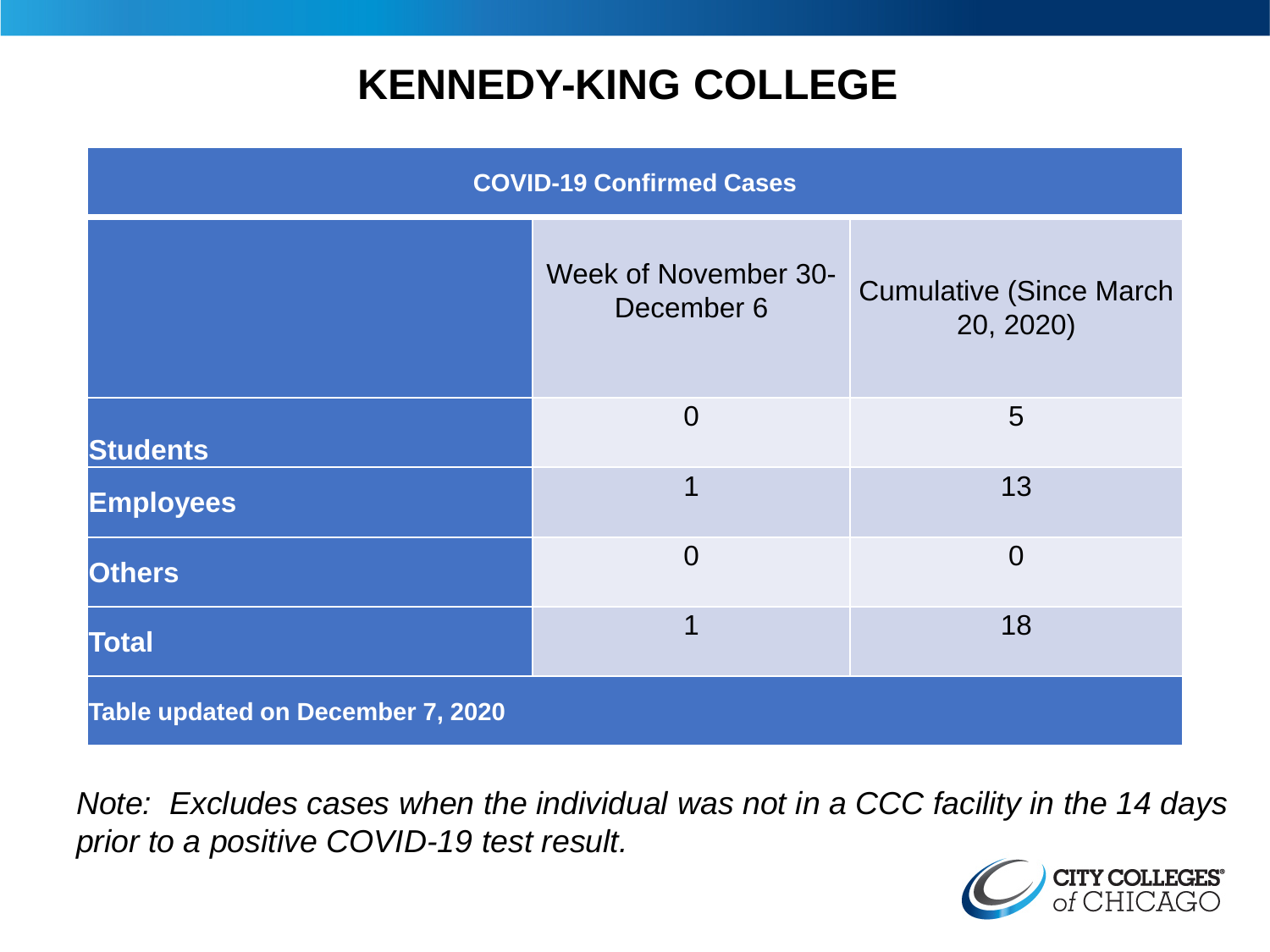# **MALCOLM X COLLEGE**

| <b>COVID-19 Confirmed Cases</b>   |                                    |                                              |
|-----------------------------------|------------------------------------|----------------------------------------------|
|                                   | Week of November 30-<br>December 6 | <b>Cumulative (Since March)</b><br>20, 2020) |
| <b>Students</b>                   | 2                                  | 14                                           |
| <b>Employees</b>                  | 5                                  | 15                                           |
| <b>Others</b>                     | $\overline{0}$                     | $\overline{0}$                               |
| <b>Total</b>                      | $\overline{7}$                     | 29                                           |
| Table updated on December 7, 2020 |                                    |                                              |

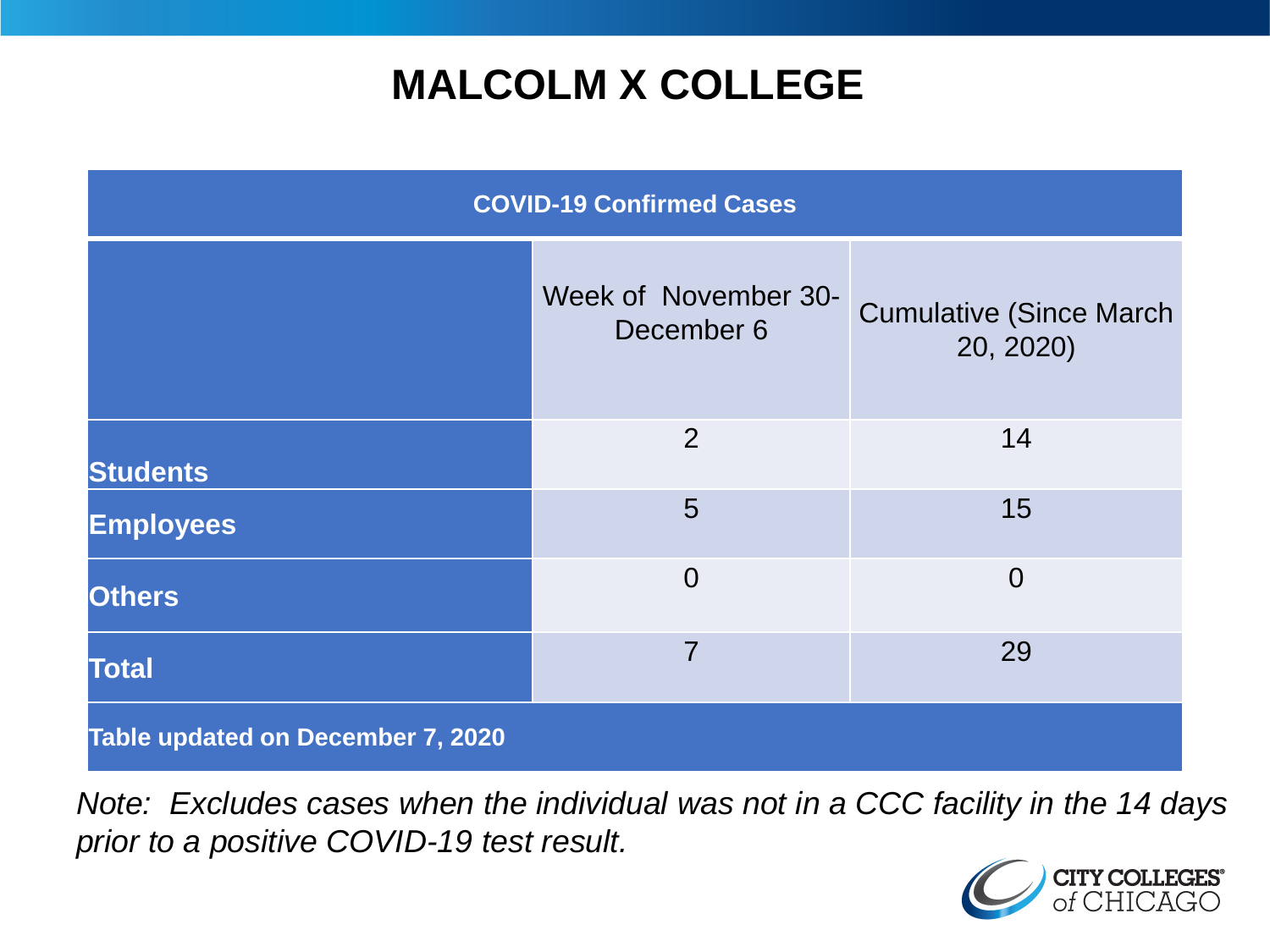# **OLIVE-HARVEY COLLEGE**

| <b>COVID-19 Confirmed Cases</b>         |                                        |                                              |
|-----------------------------------------|----------------------------------------|----------------------------------------------|
|                                         | <b>Week November 30-</b><br>December 6 | <b>Cumulative (Since March)</b><br>20, 2020) |
| <b>Students</b>                         | $\overline{0}$                         | 1                                            |
| <b>Employees</b>                        | $\Omega$                               | 14                                           |
| <b>Others</b>                           | $\overline{0}$                         | $\overline{0}$                               |
| <b>Total</b>                            | $\Omega$                               | 15                                           |
| <b>Table updated on December 7 2020</b> |                                        |                                              |

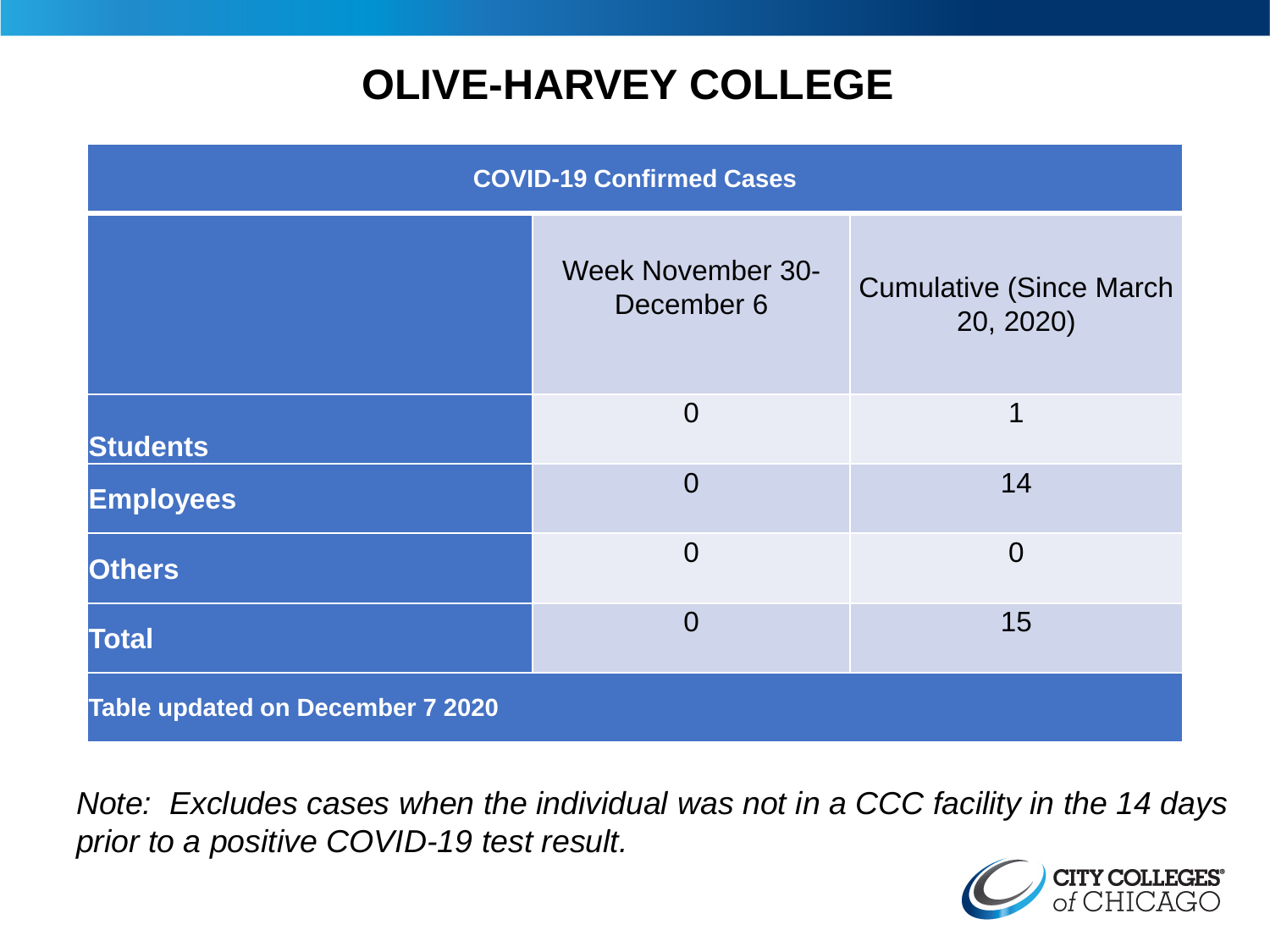## **TRUMAN COLLEGE**

| <b>COVID-19 Confirmed Cases</b>   |                                    |                                              |
|-----------------------------------|------------------------------------|----------------------------------------------|
|                                   | Week of November 30-<br>December 6 | <b>Cumulative (Since March)</b><br>20, 2020) |
| <b>Students</b>                   | $\overline{0}$                     | 1                                            |
| <b>Employees</b>                  | 1                                  | 12                                           |
| <b>Others</b>                     | $\overline{0}$                     | $\overline{0}$                               |
| <b>Total</b>                      | 1                                  | 13                                           |
| Table updated on December 7, 2020 |                                    |                                              |

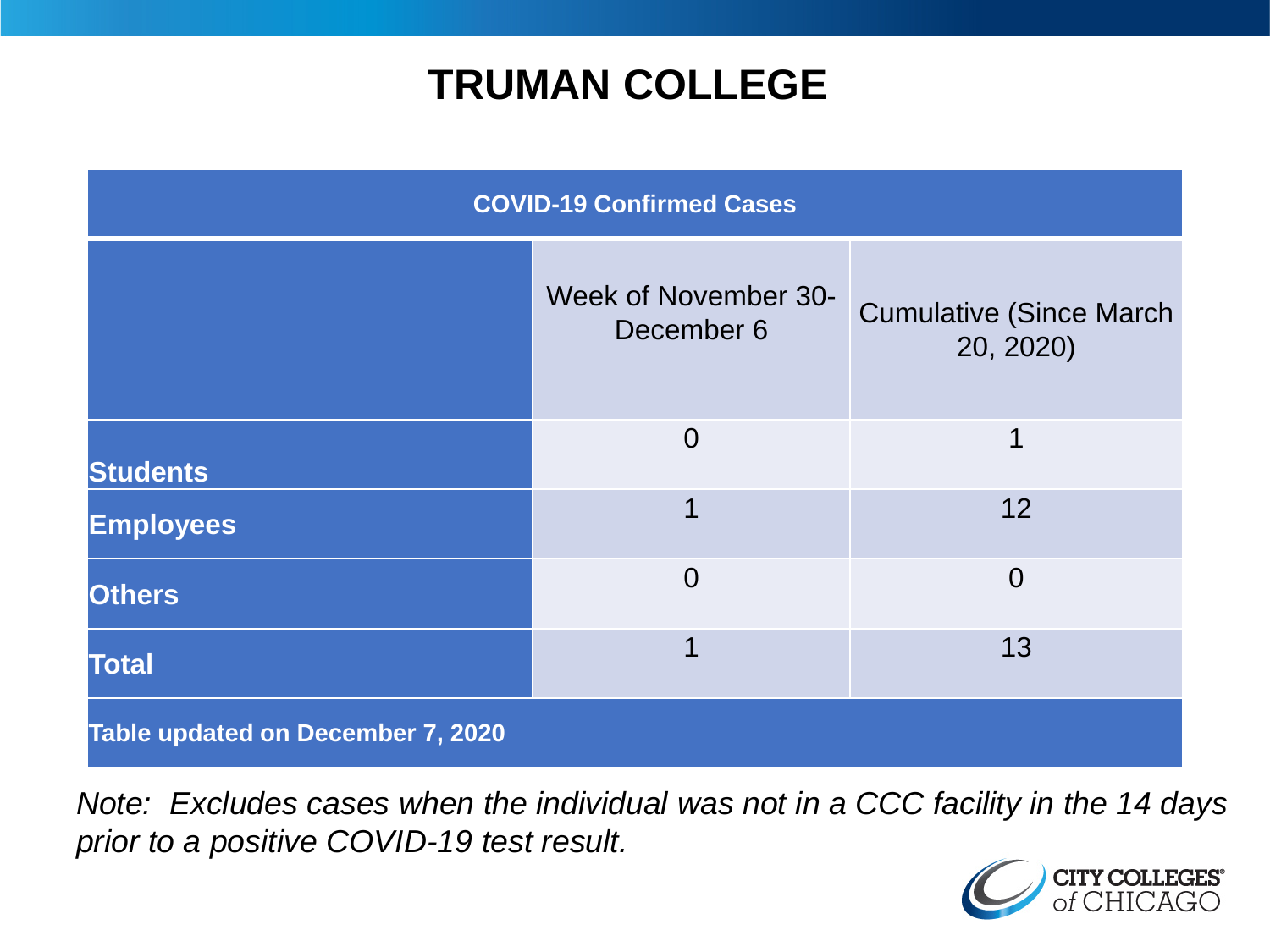## **WRIGHT COLLEGE**

| <b>COVID-19 Confirmed Cases</b>         |                                    |                                              |
|-----------------------------------------|------------------------------------|----------------------------------------------|
|                                         | Week of November 30-<br>December 6 | <b>Cumulative (Since March)</b><br>20, 2020) |
| <b>Students</b>                         | $\overline{0}$                     | $\overline{0}$                               |
| <b>Employees</b>                        | $\overline{0}$                     | 6                                            |
| <b>Others</b>                           | $\Omega$                           | $\Omega$                                     |
| <b>Total</b>                            | $\overline{0}$                     | 6                                            |
| <b>Table updated on December 7 2020</b> |                                    |                                              |